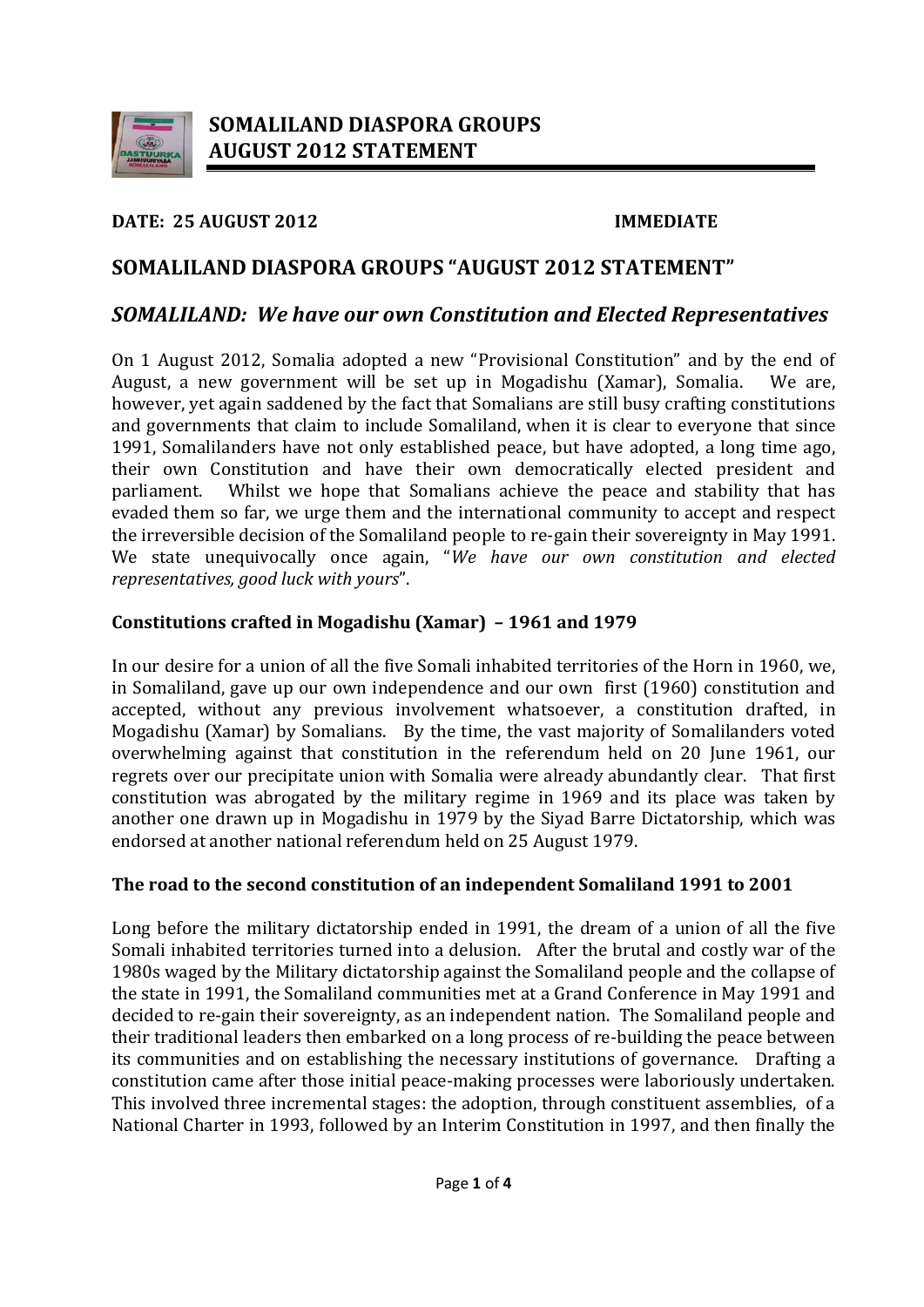adoption of a Constitution in 2000 which was endorsed at a national referendum held on 31 May 2001.

Somaliland also set up democratic institutions and held successfully since 2002 two national presidential elections and parliamentary and local elections, which were all adjudged fair and free by international obersvors. Nine political parties/associations are now busy getting ready for the nation-wide local elections to be held in November 2012.

## **Old habits die hard: new Somalian Charters/Constitutions 2001 - 2012**

In the last 20 years, numerous peace-making and government building conferences (and initiatives) had been held for Somalia. Somaliland has never attended any of them. And yet, old habits die hard and in two of the peace conferences held for Somalia abroad (in Djibouti in 2000 and in Kenya in 2004) where Transitional Charters for "Somalia" were adopted, the wishes of the painstakingly crafted Somaliland democratic national institutions (which included political parties, elected president and parliament) were deliberately disregarded. The Somalian organisers of the conferences and their The Somalian organisers of the conferences and their international sponsors decided that the Somaliland territory was henceforth inhabited by a newly invented clan called the "DIR North" which covered the majority of the Somaliland people and that the rest of the population shall be counted as part of the "DAROD" Greater Somalia Clan. So with this fictitious identity, individuals (mainly from abroad or from Somaliland) were enticed to participate in the conferences in order to maintain the charade of Somaliland's involvement in these processes. These individuals represented no one but themselves and are and have been considered criminals under Somaliland law.

## **The Somalia "Roadmap" and the August 2012 Constitution and Government**

After two decades, and with Somaliland having held another peaceful presidential election and a smooth transfer of power from a defeated sitting president to a new one in 2010, who is ruling with an elected House of Representatives, one would have expected that the international community would no longer remain blind to the presence of a genuine democratic representation in Somaliland that can speak authoritatively for the Somaliland people. The international community was aware of and accepted Somaliland's noninvolvement in the "Roadmap" to end the "transition in Somalia" and so the Roadmap process including the adoption of the Constitution was driven by a group of signatories consisting of the Transitional Government (TFG), UN Representative, and Puntland, Galmudug and the ASWJ representing the Northern and Central regions of Somalia.

At the London Conference in February 2012, the international community also agreed "*to support any dialogue that Somaliland and the TFG or its replacement may agree to establish in order to clarify their future relations*" and a couple of preliminary meetings between Somaliland and the Somalian TFG have already taken place.

But, yet again, the whole new process of the adoption of the a new Somalian constitution and the selection (not election, as originally envisaged) of the new Somalia Assembly members was based on the same formula of denying the existence of Somaliland's elected representatives and seeking to attract the participation of individuals from the same fictitious clan. Worse still, the emphasis on clan representation has already led to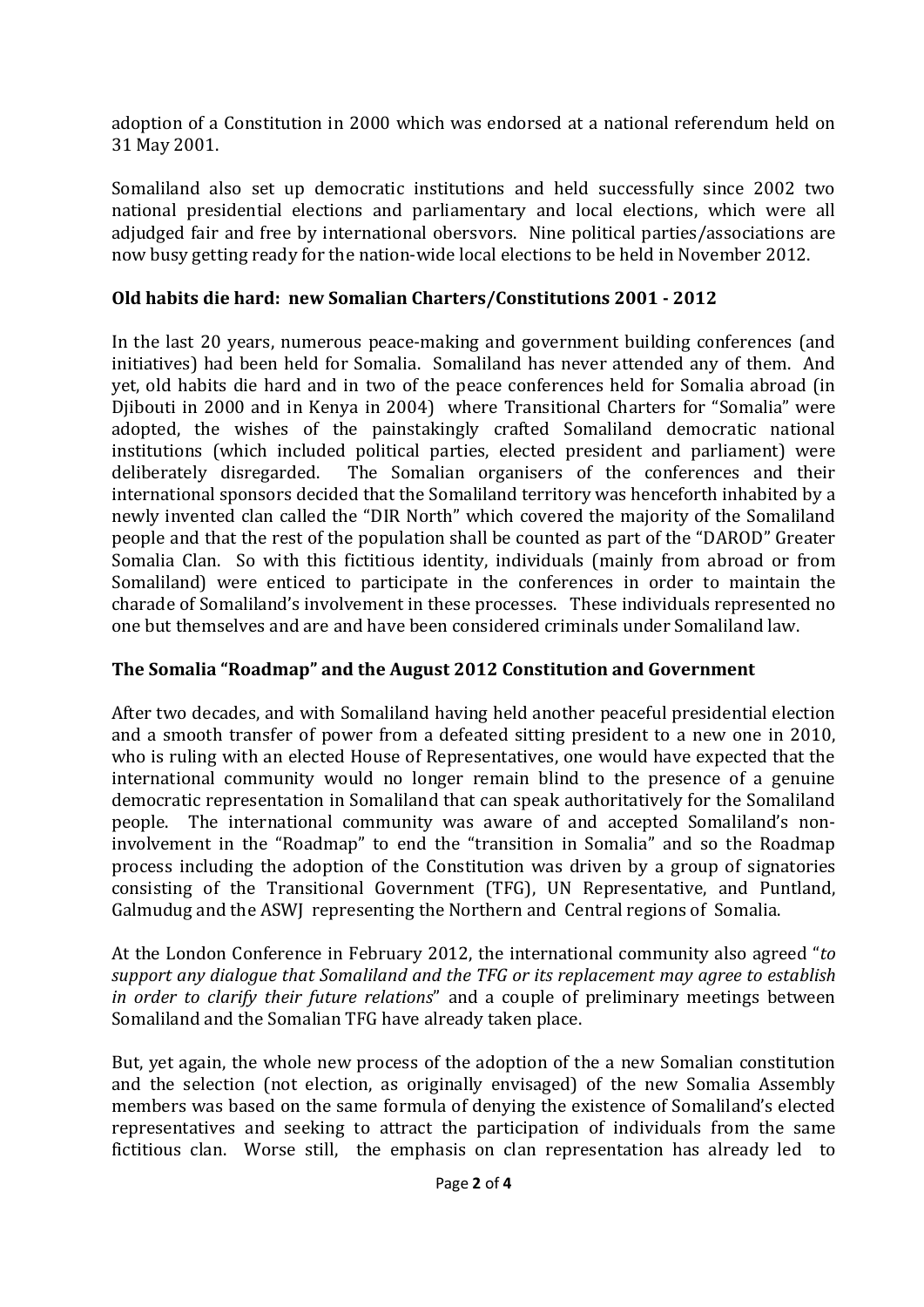numerous Diaspora based individuals declaring "virtual clan states" even in the territories of Somaliland and neighbouring Puntland region of Somalia. Attempting to break up Somaliland into various clan areas will neither bring back a new united "Somali Republic", nor will it leave unaffected the patchwork of clan based disparate regions in Somalia as can already be seen in the numerous declarations of "virtual mini-states".

Somaliland was never involved in the making of Somalia's new constitution, or in the selection of its new Assembly or government in Mogadishu. The vast majority of the real traditional leaders of Somaliland remained in Somaliland and met in Hargeisa and Erigavo a few weeks ago when they denounced the invitations extended to them. Attracting, therefore, a few mainly self-appointed elders from Somaliland who, in turn, picked "hasbeens" and "wannabes" from abroad neither co-opts Somaliland into this process, nor does it give the process any legitimacy in Somaliland. It simply reinforces the Somaliland people's belief that the prevailing attitude in Somalia is still the desire to run Somaliland from Mogadishu (Xamar). This casts serious doubts on the future of the planned talks between Somaliland and the Somalia government agreed at the London Conference only six months ago and will pose a new threat to the fragile peace and stability in the Horn of Africa if the new Somalia government starts interfering in Somaliland's affairs.

As the Somali sayings go, only a blind person can fall into the same hole more than once, and that losing your way on a road makes you learn it well. We lost our way once in 1960 when we gave up our sovereignty and have since counted the cost of that mistake in loss of liberty, limb and life, specially throughout the 1980s. We shall never do that again and will guard and defend our precious sovereignty.

In short, our message is:

- 1. To the people of Somalia: We have our country, our people, our constitution and our state (*Dalkayaga, Dadkayaga, Distoorkayaga iyo Dawladayadda),* so please sort out yours. We can live in peace and prosperity as two neighbouring Somali states in the same way that we do with our Somali neighbours in Djibouti and in the Ethiopian Somali region.
- 2. To the incoming Government of Somalia: You have no authority or legitimacy to interfere in Somaliland's affairs. We hope that your priority will be making peace and re-building your country. Whether or not the planned talks with Somaliland bring about a lasting benefit for both countries or end before they even start will depend very much on your attitude towards Somaliland's independent status.
- 3. To the International Community: The Somaliland people have exercised their right to self-determination and withdrew out of a union with Somalia 21 years ago. It is time that you respect our wishes and those of our democratically elected representatives.
- 4. To the Somaliland Government: We expect that the appropriate law enforcement agencies will prosecute to the fullest extent of the law any Somaliland citizens who acted in contravention of the Somaliland Constitution and the 2003 Law forbidding participation in Somalian conferences and making it an offence for anyone to usurp the roles of Somaliland's constitutional bodies.
- 5. To the Somaliland People: Unity is strength. Let us all promote our Somaliland Constitution and strengthen our democratic institutions.